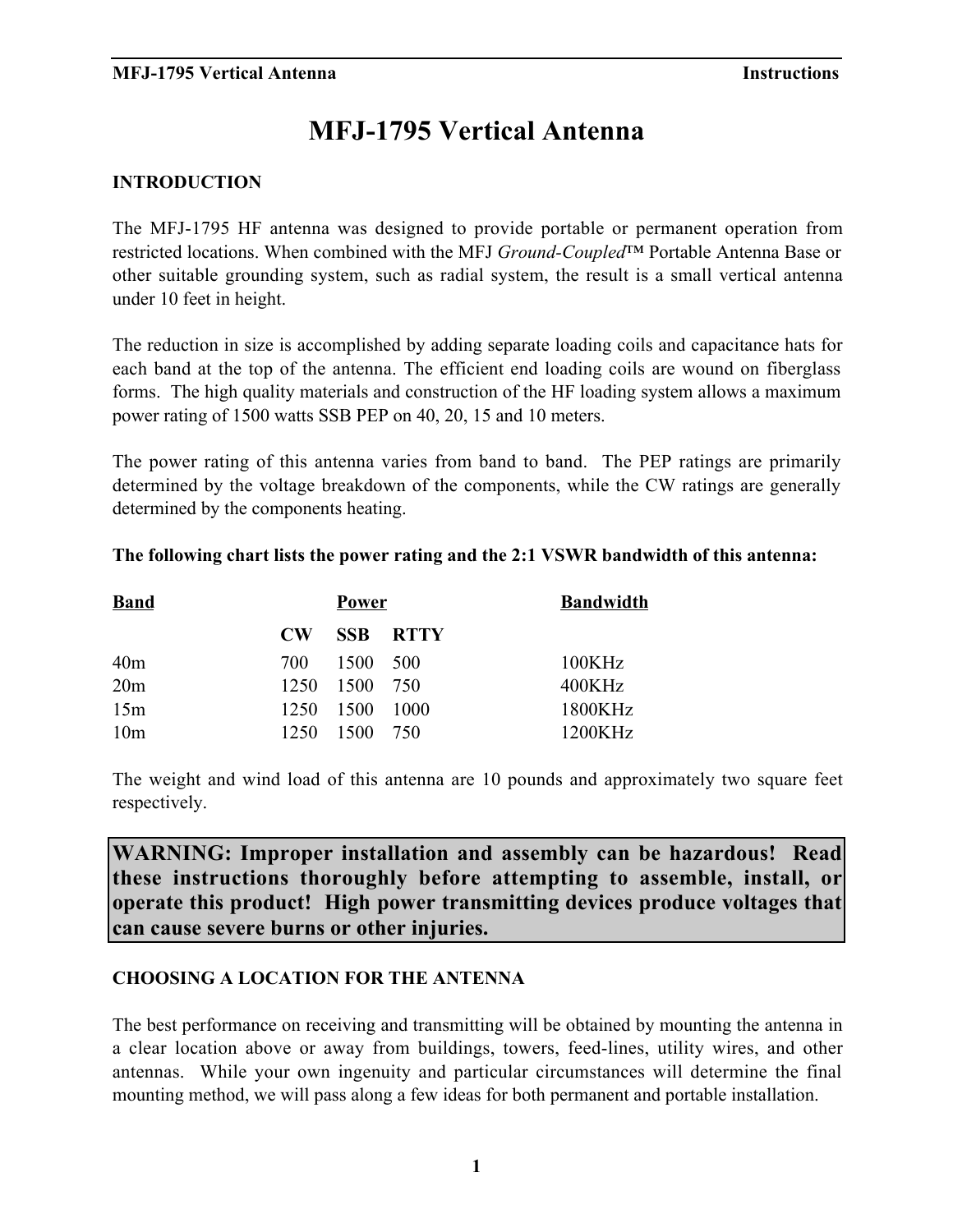### **WARNING: Always mount this antenna so that it is out of the reach of adults as well as children. The capacitance elements can cause injury and or severe RF burns.**

**Never** place this antenna in a location that will permit people to encounter the loading spokes or any other part of the antenna.

• **Never** place this antenna where a mechanical failure might allow the antenna to contact power lines or other utility wires.

Always ground the feed-line at the point where it enters a building to a good earth ground for lightning protection.

**Follow** the guidelines for antenna installations as recommended by the US consumer product safety commission.

### **ANTENNA HEIGHT**

The height of the radiating element is adjustable from 5 to 8 feet. Maximum radiation will be obtained by setting the height of the radiating element at 8 feet. Some installations may require the antenna height to be reduced. An example may be the installation of the antenna inside a backyard fence for concealment. Height adjustment will be discussed in the assembly section of this manual.

### **INSTALLATION**

The MFJ-1795 was designed as a low profile, portable antenna. When combined with the MFJ *Ground-Coupled*™ Portable Antenna Base the antenna will provide permanent or portable communications. This is an ideal antenna for restricted locations. However, the antenna installation MUST be protected with non-metallic fencing to provide personal safety and to prevent antenna damage. The antenna can be installed using the supplied mounting bracket and a suitable ground radial system.

### **IMPORTANT: A suitable ground plane must be installed with this antenna.**

### **PORTABLE SETUP**

The antenna may be disassembled to the extent necessary for transporting to a temporary location. Before the antenna is disassembled, some type of marks should be placed on the mast of the antenna to ensure it will be the same height as before. *Some retuning may be required after moving the antenna.*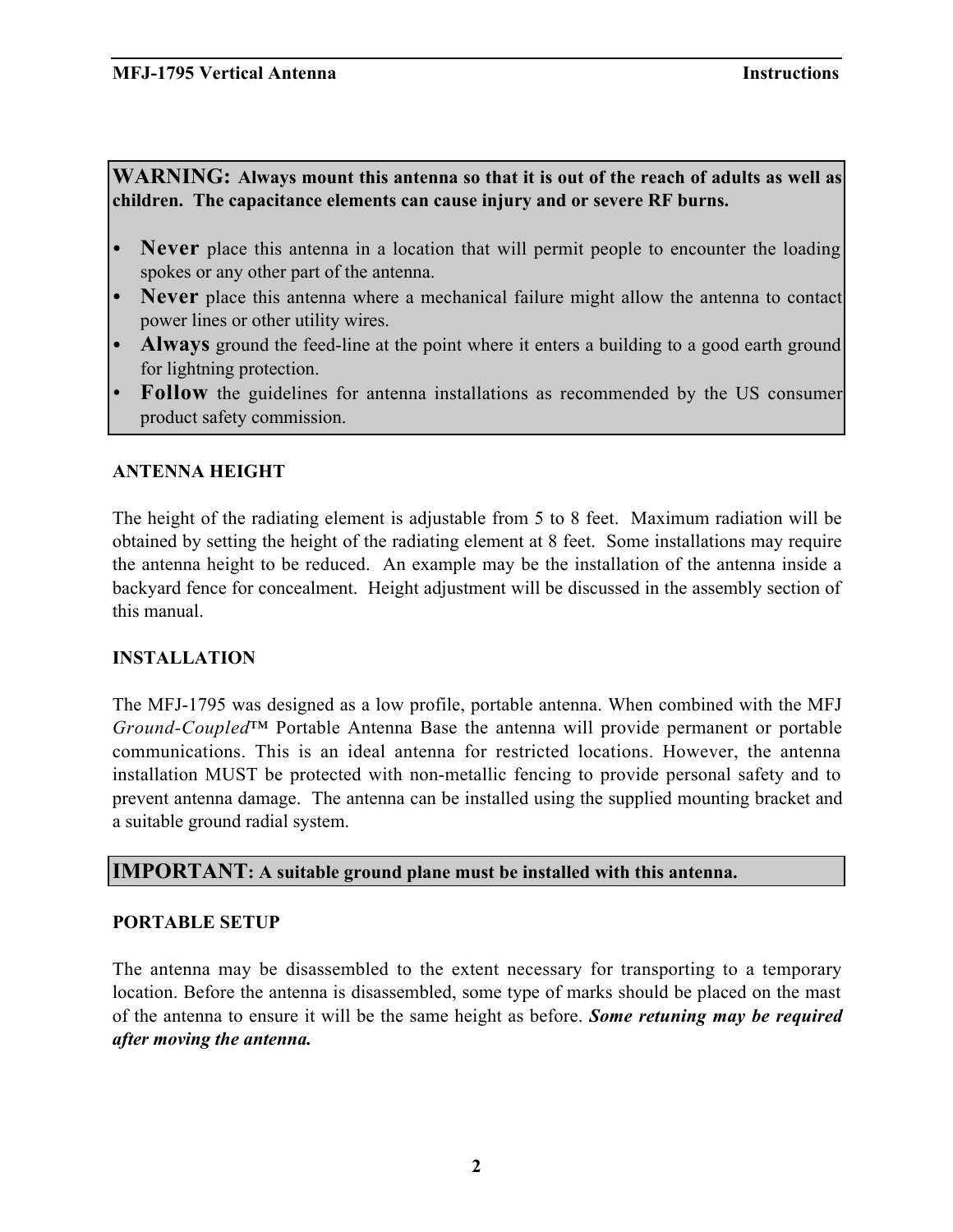**WARNING: If the antenna falls it will be damaged and may cause serious injury. Whatever type of installation you choose, remember that the antenna should be installed where it can** *never* **be contacted by people or animals.**

### **TOOLS AND TIME REQUIRED FOR ASSEMBLY**

The estimated assembly time for this antenna is 1 hour. Antenna assembly requires the following hand tools:

- [ ] soldering iron and solder
- [ ] 5/16" nut driver (or 1/4" flathead screwdriver)
- [ ] 7/16" open end wrench
- [ ] large wire cutters
- [ ] small pliers
- [ ] #1 phillips screwdriver
- [ ] #2 phillips screwdriver
- [] suitable eye protection

In addition, you will need two stable supports at least 30" tall (i.e. saw horses or trash cans) and a short (6 to 8 feet) temporary mast (1 to 1-1/2 inches outside diameter) for temporary mounting during tuning.

### **MFJ-1795 PARTS LIST**

As you unpack your antenna you should find the parts in the following list.

- [ ] 3 bundles of wire capacitance spokes 12 **short**, 4 **medium**, (and 4 spare **long** spokes)
- [ ] 5' radiator 1 1/8"
- [ ] 30"x 1" radiator
- [ ] 9"x 1 1/8" radiator
- [ ] loading coil assembly
- [] base mounting bracket
- [ ] hollow fiberglass rod insulator
- [ ] **One Hardware Bag containing**
	- [ ] 4 1.5" hose clamps
	- [ ] bag of short 6-32 stainless screws
	- [ ] 4 U-bolts with hardware
	- [] two plastic tie wraps
	- [ ] 2 solder lugs

For installation you will need some additional items not supplied with the antenna installation kit.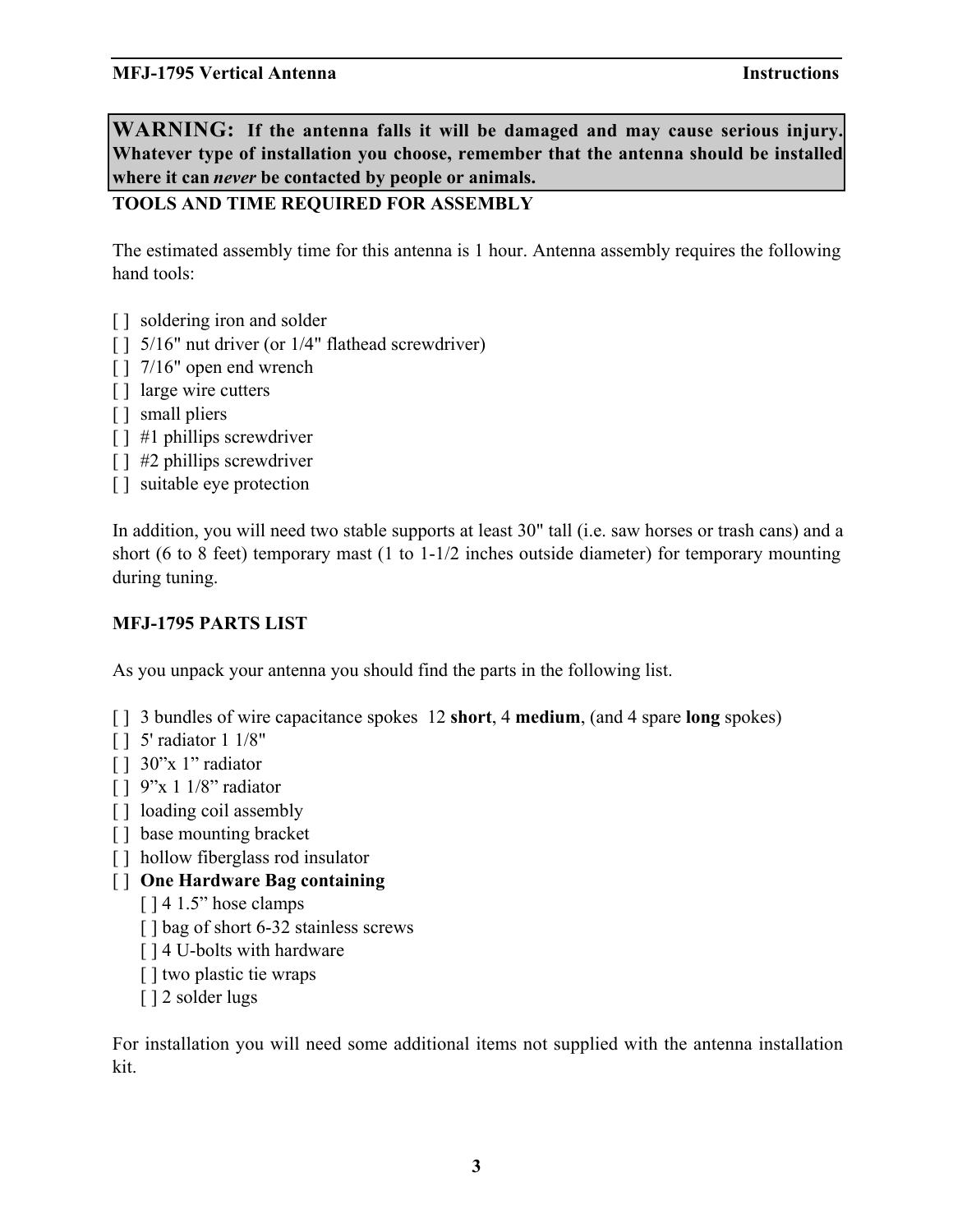- [ ] Quality low-loss 50-Ohm coax with a PL-259 to go from the antenna to the transmitter.
- [ ] Either a SWR meter or Analyzer (MFJ-259, 269)

### **SAFETY PRECAUTIONS:**

**WARNING: You can be killed if the antenna, feedline, or the equipment used to install the antenna accidentally contacts any utility lines. Never install an antenna near power lines!**

- **1.** Be careful while carrying the antenna. It is heavy enough to cause you to lose your balance if it is handled too casually or if the capacitance spokes become entangled in obstructions.
- **2.** Mount the antenna in a way so that it is out of reach. The ends of the capacitance spokes can cause eye injury, serious RF burns or both.
- **3.** Make sure that a mast, if used, is sturdy enough to support the weight and the wind load.

### **ASSEMBLY AND INSTALLATION PROCEDURE**

During assembly of this antenna refer to the figures in this manual and the picture on Page 1.

### **NOTE: Wear safety glasses whenever working on or near this antenna.**

*Do not tighten the screws that connect the loading coil terminal lugs to the capacitance* hats or you will BREAK the fiberglass form. If the terminal lugs loosen tighten the NUT on the lug.

### **STEP-BY-STEP PROCEDURE**

- **[ ] 1.** Prepare a temporary work surface, such as a table, two saw horses, or trash cans, to be used while installing the parts onto the antenna.
- **[ ] 2.** Sort out the parts you have unpacked into groups of similar parts. Be sure all the parts are available.
- **[ ] 3.** After examining the antenna parts, gather the tools needed for basic assembly. At the minimum these consist of:
	- **[ ]** #1 Long Phillips screwdriver for capacitance spoke screws
	- **[ ]** 1/4" flathead screwdriver or a 5/16" nut driver for hose clamps.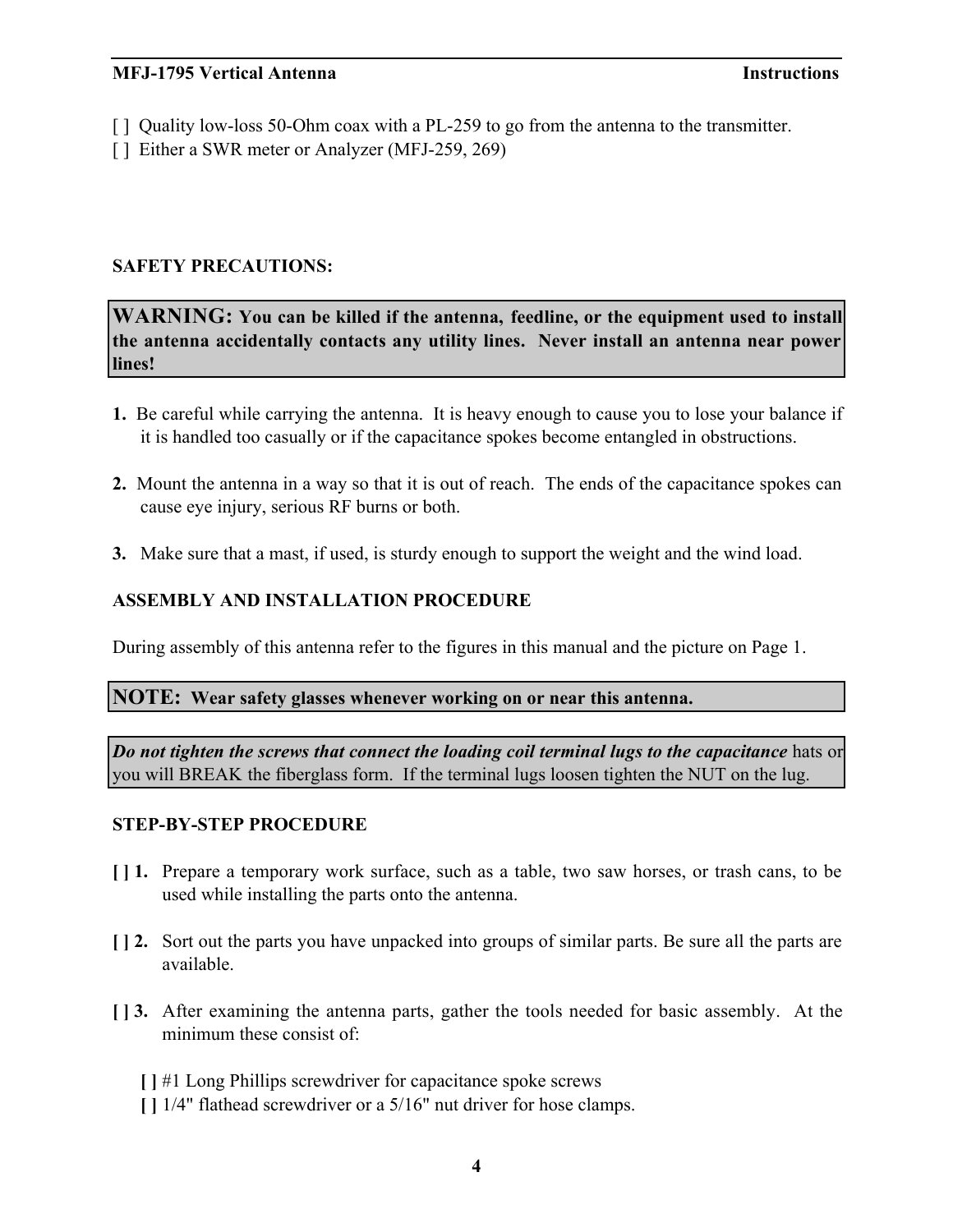**[ ]** Two 7/16" open end wrenches or one wrench and one nut driver for the U-bolts.

- **[ ]** Heavy Wire cutters for trimming capacitance spokes.
- **[ ]** Safety glasses.
- **[ ] 4.** Decide on the approximate height of the antenna. Maximum height will be just under 10 feet while minimum will be 6 1/2 feet.
- **[ ] 5.** The 6 1/2 foot level can be reached by using the 5' radiator. If this is the desired height steps 6-8 may be skipped. Heights above this level will be reached using the additional pieces of tubing.
- **[ ] 6**. Now take the 1.0" x 30" piece of aluminum and place at a minimum 2 inches into the long aluminum element  $(5 \times 1 \frac{1}{8})$ . The end of the long  $(5)$  piece used should be the one without the hole drilled in it. See Figure 1.
- **[ ] 7.** A hose clamp should be placed around the 1 1/8" pipe to secure it in place. Tighten it with the 5/16" nut driver.
- **[ ] 8**. A minimum of 2 inches of the 9" x 1 1/8" pipe should be placed onto the 1.0" x 30" piece of aluminum and secured with a hose clamp.





**NOTE:** The length of tubing placed inside 1 1/8" tubing will determine the overall height of the antenna.

**[ ] 9.** Now the hollow fiberglass insulator should be placed approximately 3 1/2" into the 60" x 1 1/8" aluminum tubing. See Figure 2.



Figure 2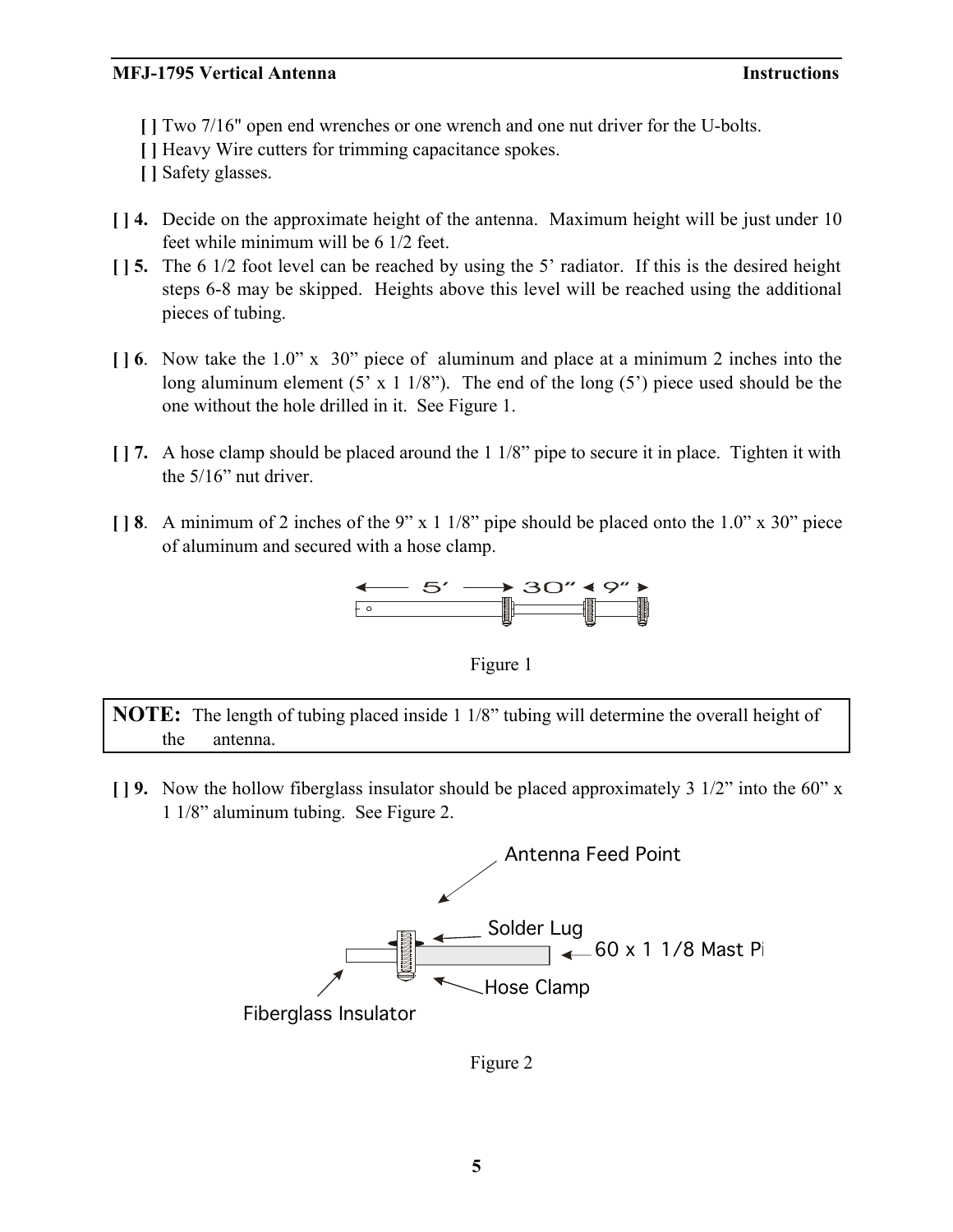- **[ ] 10.** Place one of the hose clamps around the aluminum tubing and snug the clamp using a 5/16" nut driver . The center conductor of the coax will be connected to the antenna using a solder lug placed under the clamp. Refer to figure 2.
- **[ ] 11.** Install the short 6/32" screws in the rings of the loading coil assemblies and place a 6/32" nut on each screw. Put the four medium capacitance spokes in the four holes on the rings of the coil assembly. Then, tighten the screws until the spokes are snug. Now you should be able to turn the coil assembly over and they should balance on the long spokes. See Figure 3.





**IMPORTANT: Do not use a high torque electric screwdriver to mount the capacitance spokes. The screw heads will be sheared off if too much torque is applied.**

- **[ ] 12.** Install four short capacitance spokes in the next 3 sets of rings. Again, tighten these spokes as was done in step 9. (See Figure 3)
- **[ ] 13.** Slide a hose clamp over the top radiator. Mount the top coil assembly to the antenna by inserting the fiberglass insulator in the top radiator. Tighten the metal strap from the coil assembly under the hose clamp. See Figure 4.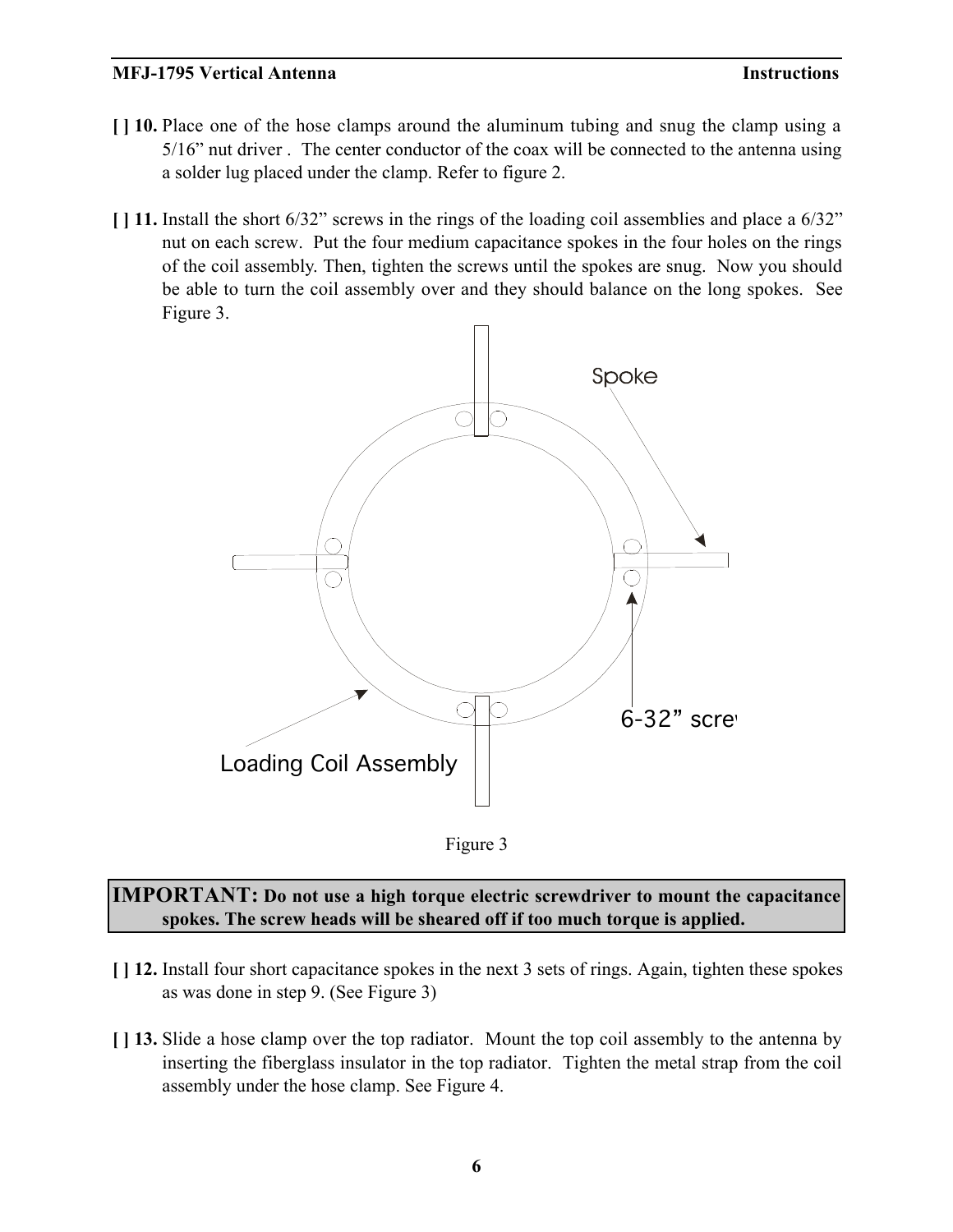

Figure 4

- **[ ] 14.** Double check the tightness of all the hardware you installed. Then, mount the antenna on the short temporary tuning mast or the MFJ Ground Coupled Portable Antenna Base.
- **[ ] 15.** Secure the mounting bracket to the fiberglass insulator as shown in Figure 5. Make sure the antenna mast does not contact the U-bolts. The next four steps may be skipped if the antenna uses the MFJ-1904 Antenna Base.

Ubolt Assembly Bolt Fib ergla ss Insulator Bottom View of the Base Mounting Assembly Base Mounting **Bracket**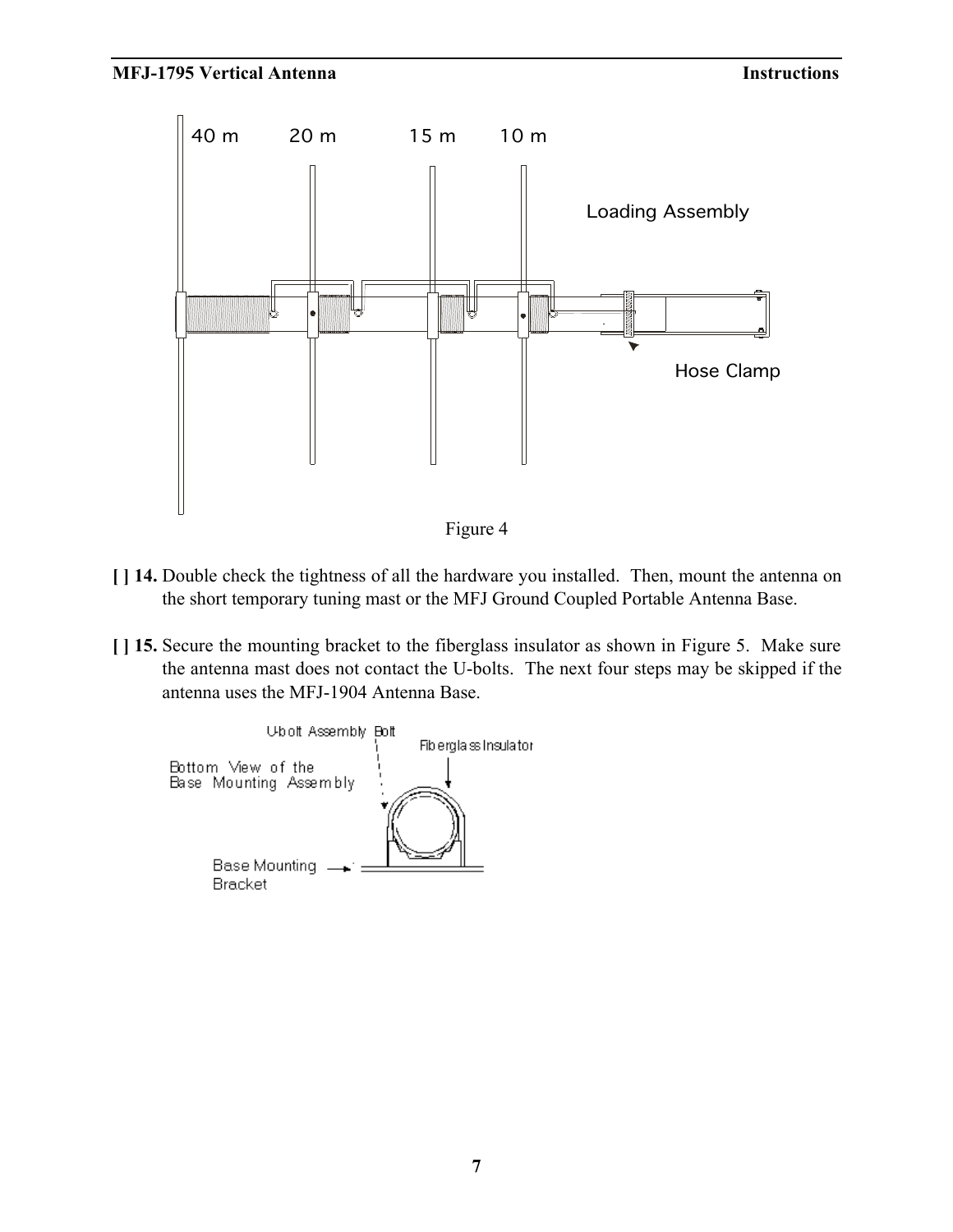### Figure 5

- **[ ] 16.** Ground radials should be attached to the U-bolts on the Base Mounting Bracket.
- **[ ] 17.** The antenna should be fed using a good quality 50-Ohm low-loss coax such as RG-8 or RG-58. Approximately 4 inches of the outer insulation should be removed. The center conductor of the coax should be soldered to the solder lug that was placed on the <sup>2</sup> bolt in step 10 of the assembly. The outer shield of the coax should be soldered to the additional solder lug supplied in the parts bag. Place this solder lug onto one of the U-bolts located on the mounting bracket Secure it using one of the \_ "nuts supplied with the U-bolts.

### **WARNING: Serious burns can be received with improper use of a soldering iron.**

- **[ ] 18.** Tune the antenna by following the instructions under the section "Frequency and SWR Adjustment".
- **[ ] 19.** Mount the antenna in its permanent location. Slight retuning and height adjustment may be necessary.

### **USING THE MFJ** *GROUND-COUPLED™* **PORTABLE ANTENNA BASE WITH THE MFJ-1795**

The antenna base should be assembled using the instructions supplied with the unit. The following instructions will explain the installation of the MFJ-1795 to the antenna base.

- **[ ] 1.** The U-bolts should be attached to the base through the holes as indicated in Figure 5.
- **[ ] 2.** The So-239 connecter, supplied with the base, should then be installed on the top of the base plate mount as indicated in Figure 6 using two 6/32" x 3/8" screws and kep nuts supplied with the base. One of the feed-points at the bottom of the base may also be used. The insulated wire supplied with the MFJ-1904 will be long enough for this application. This will increase the radiating length of the antenna.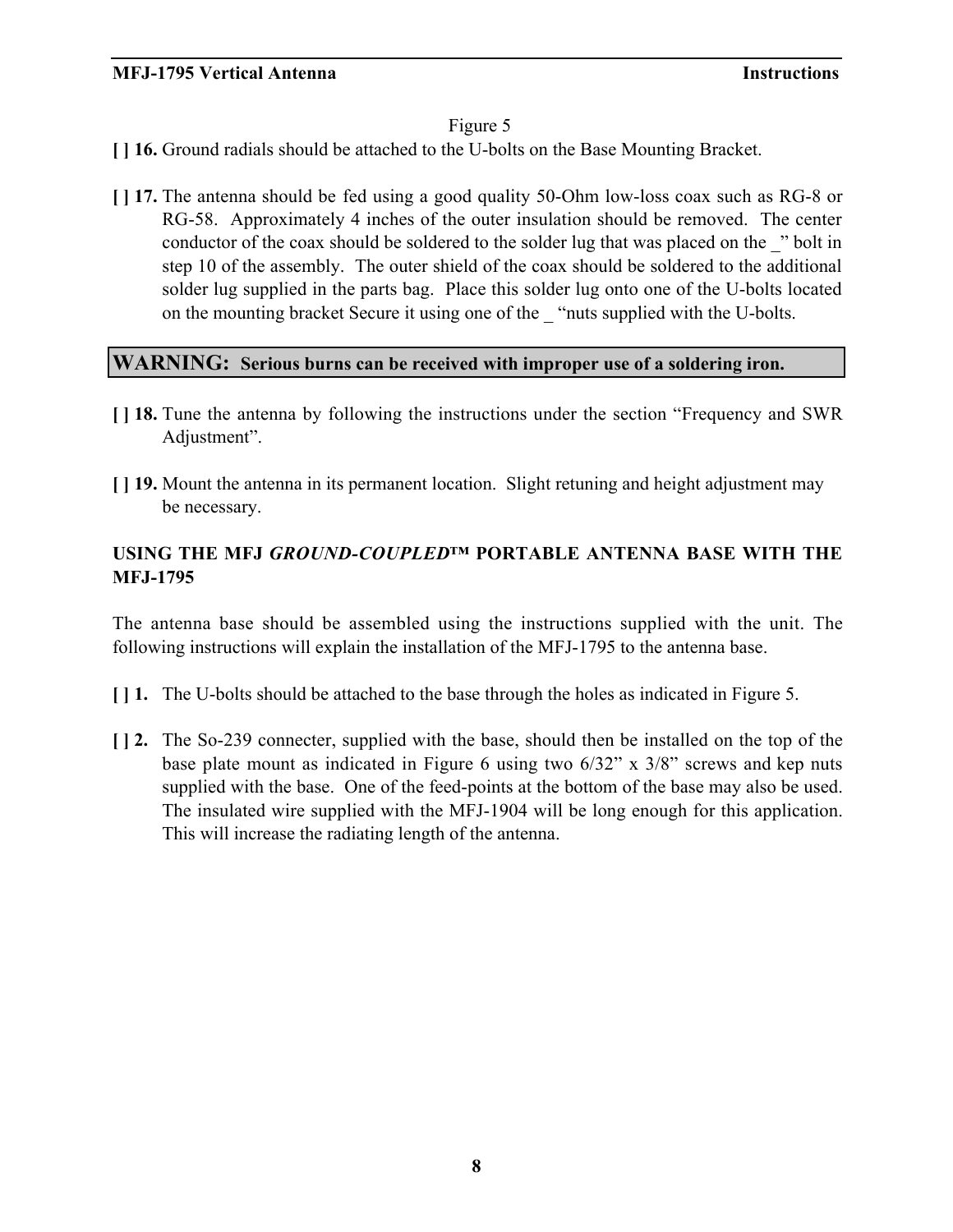

- **[ ] 3.** The plastic bushing supplied in the parts should be placed in the hole under the SO-239 connector.
- **[ ] 4.** Now the 15" piece of insulated wire should be passed through the plastic bushing to the antenna feed-point.



Figure 7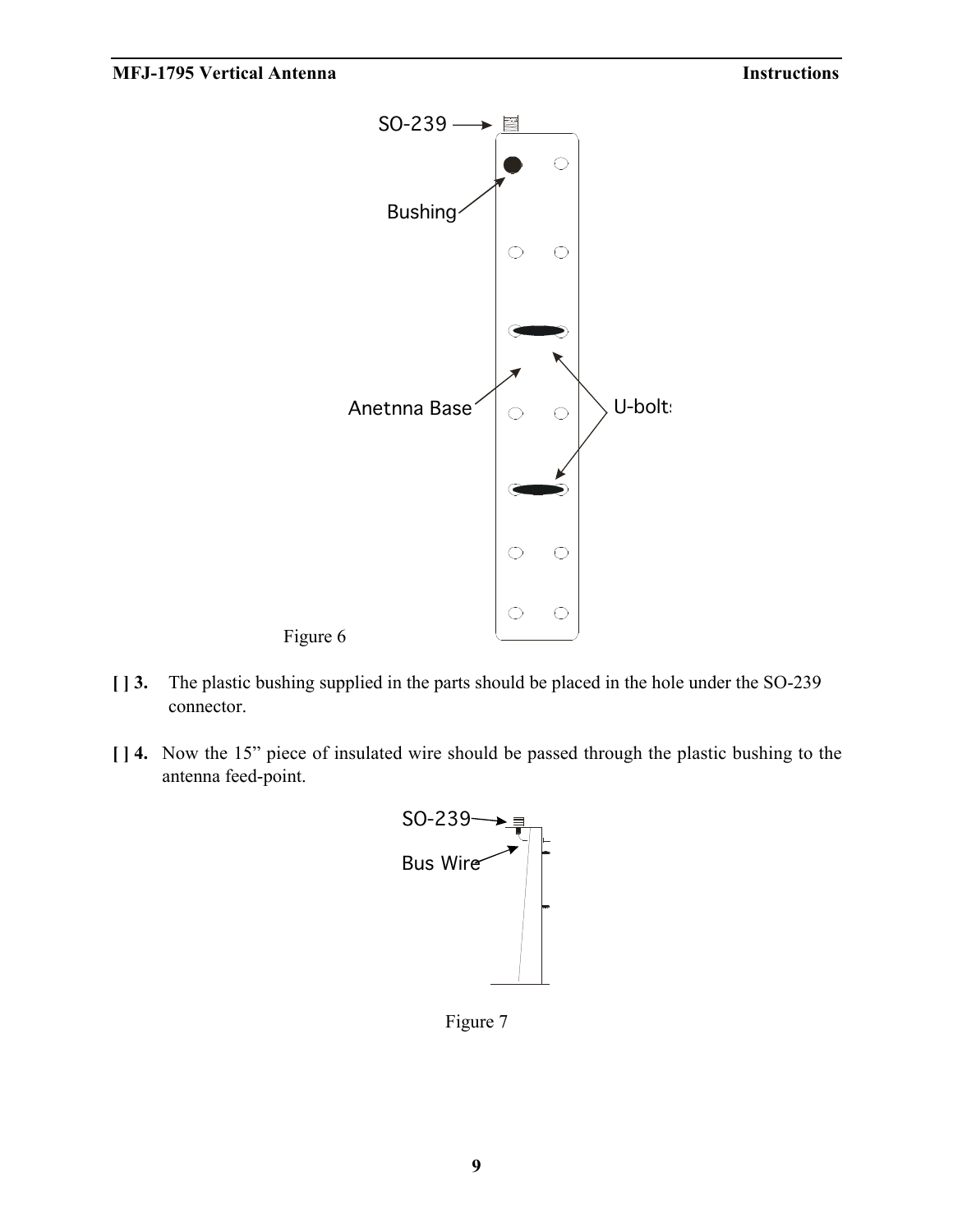### **WARNING: Serious burns can be received with improper use of a soldering iron.**

- **[ ] 5.** The wire should now be soldered to the center pin of the SO-239 connecter.
- **[ ] 6.** Remove the fiberglass tubing from the aluminum tubing of the assembled antenna by loosening the hose clamp. Place the solder lug, under the hose clamp and retighten.
- **[ ] 7.** Insert the fiberglass tubing through the U-bolts and tighten the nuts. This will make base installation much easier.
- **[ ] 8.** Adjust the wire length so that it approaches the soldering lug at the antenna feed-point.
- **[ ] 9.** Carefully solder the insulated wire to the solder lug.
- **[ ] 10.** Tighten the nuts on the U-bolts firmly.
- **[ ] 11.** Re-attach the antenna to the fiberglass tubing by tightening the hose clamp. Remember to place the solder lug attached to the center conductor of the coax under the hose clamp
- **[ ] 12**. Make sure that the aluminum tubing, the insulated wire, and solder lugs **DO NOT COME INTO CONTACT WITH THE ANTENNA BASE**. Small readjustments of the fiberglass insulator may necessary.

### **REMOVING THE ANTENNA FROM THE BASE OR BRACKET**

The antenna may be quickly removed to be hidden from view. This is easily accomplished by loosening the hose clamp at the base of the antenna shown in Figure 2. Carefully pick up the antenna mast. Be sure to watch for overhead tree limbs and other objects that could come in contact with the antenna during removal. These objects could cause the antenna to become unbalanced and fall, resulting in personal injury and damage to the antenna. Store the antenna in a safe place to prevent damage.

### **FREQUENCY AND SWR ADJUSTMENT**

This antenna covers wider frequency ranges on the higher bands, and narrower segments on the lower frequency bands. The 40 meter band has the narrowest range of operation (approximately 40 KHz) and is the most sensitive to adjustments.

The entire antenna must be accessible during initial tuning and testing. If the MFJ *Ground Coupled™* Portable Antenna Base is used, attach the antenna to the base and place it in a location away from buildings or other objects that could affect the measurements. If the portable antenna base is not used, it is best to install the antenna on a short, temporary mast or pipe.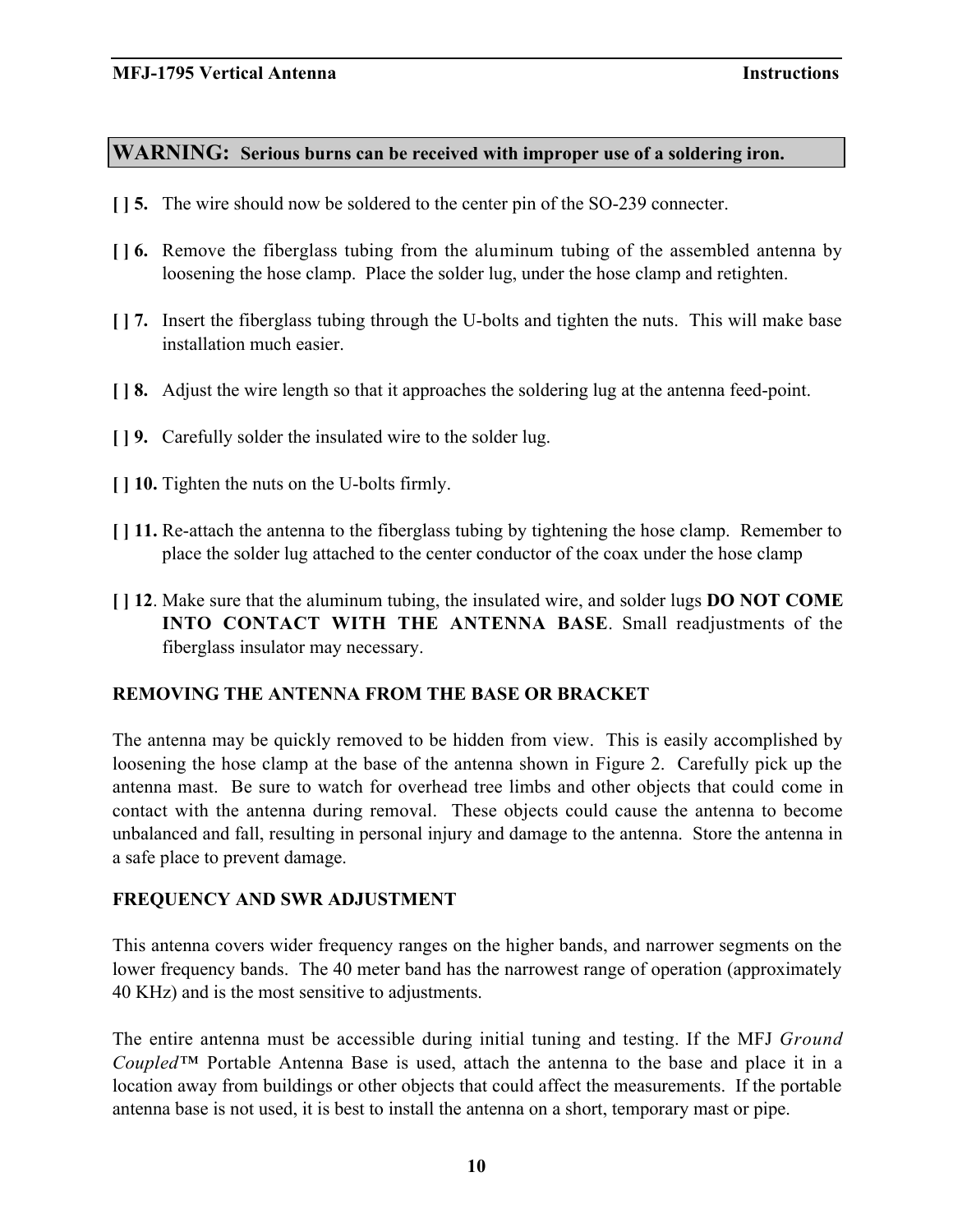**IMPORTANT: A suitable Ground radial system must be connected to the antenna mounting bracket if the Ground** *Coupled Portable™* **Antenna Base is not used.**

The SWR can be measured by using a transmitter and SWR bridge or an SWR Analyzer. The measuring device should be connected to the antenna with a reasonably short length of high quality 50-Ohm coaxial cable. If using a transceiver and SWR meter, set the transceiver to the lowest possible power to take measurements.

### **Please read the following hints:**

**The normal resonant frequency of this antenna is at or below the bottom of each amateur band.** This allows the user to "trim" a small amount off the *inside end* of the capacitance spokes to raise the resonant frequency. Conversely, adding a longer capacitance spoke will lower the resonant frequency of a loading assembly. Spare spokes are included in case you need to lower the resonant frequency of the antenna.

**If the suspected resonant frequency is lower than your equipment can detect,** for example below 6.0 MHz, take one 40 meter spoke entirely off the antenna. Measure the resonant frequency again. If the resonant frequency still cannot be found, check another band. If none of these tests results in a good SWR on any frequency, substitute a 50-Ohm load for the antenna to test the feed line. If the SWR checks good, the antenna assembly will have to be checked for proper assembly, shorts, or openings at the feed point of the antenna.

**If the antenna operates normally higher than the band after one spoke is removed,** install all the spokes and trim each spoke in 1/4 inch increments. The spokes for each band should be cut to the same length.

**Once the resonant frequency is found,** use the chart located under the section Tuning The Antenna section of this manual to estimate the amount of the spoke length to cut so that the antenna will resonate at your favorite section of the band.

**CAUTION**: **Always start tuning on 40 meters and adjust each band progressively higher in frequency**. Adjustment of a lower frequency band will always have the most effect on the next higher frequency band. The tendency of the interaction is that if you move one band higher ALL the other bands move higher, but only very slightly. It is always best to "shoot for" the lowest end of the range you intend to use, and "trim in" by adjusting the bottom loading assembly after the antenna is in it's final location. ALWAYS work from the bottom band up.

### **Tuning the Antenna**

- **1.** Measure and record the frequency where the lowest SWR occurs on for each band. The lowest SWR should be at or below the bottom end of each HF band. The SWR should be below 2:1 at resonance on each band.
- **2.** The following is a typical chart for initial measurements of a new antenna before tuning:

40 M 1.2:1 at 6.97 MHz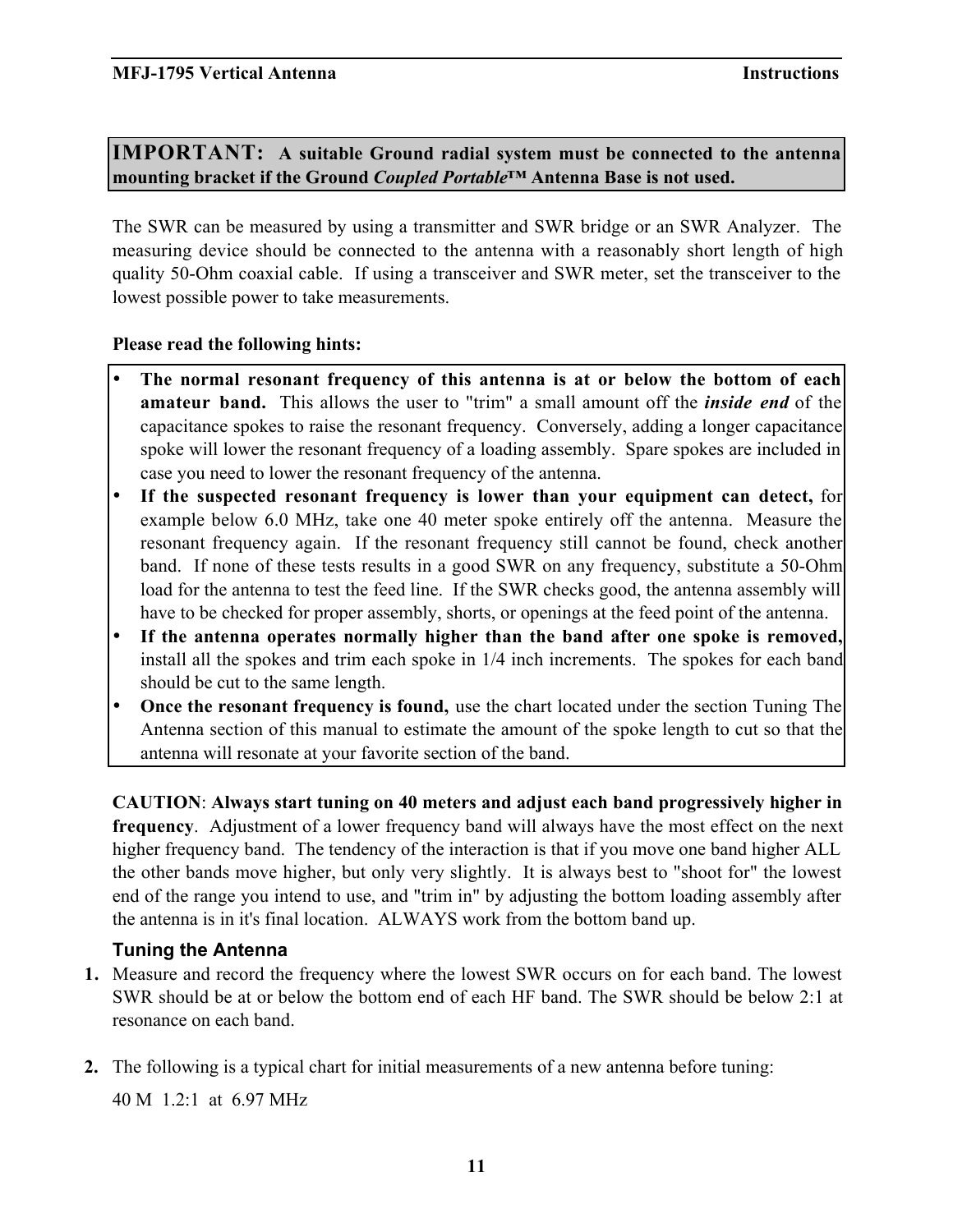20 M 1.1:1 at 13.5 MHz 15 M 1.2:1 at 18.72 MHz 10 M 1.4:1 at 23.6 MHz

If the resonant frequency is lower than what your equipment detected, take one spoke off to raise the resonant frequency. Measure the resonant frequency and calculate the approximate resonant frequency as if the spoke was in place using the chart on the below.

### **CAUTION: Never trim the outer (rounded) end of the spokes. The sharp end that remains can be a safety hazard and the power handling of the antenna will be greatly reduced on some bands.**

**IMPORTANT: Due to the sensitivity of the resonant frequency on this antenna, small increments, such as 1/4 inch, should be considered when cutting the spokes to find resonant frequency.**

Begin tuning by trimming one 40 meter spoke by cutting off small, equal sections from the inside end of the spoke. Do not cut off the spoke from the rounded end. Continue adjusting until the antenna resonates approximately 15 KHz below the desired operating frequency. Use the chart below to *approximate* the amount of spoke to be trimmed. Trimming only one spoke from the top or bottom results in half the frequency change.

| 40 M: 1" trimmed off each of the spokes equals <i>approximately</i> 130 KHz |  |
|-----------------------------------------------------------------------------|--|
| 20 M: 1" trimmed off each of the spokes equals <i>approximately</i> 500 KHz |  |
| 15 M: 1" trimmed off each of the spokes equals <i>approximately</i> 560 KHz |  |
| 10 M: 1" trimmed off each of the spokes equals <i>approximately</i> 570 KHz |  |

**3.** Now tune progressively higher frequency bands by trimming the spokes. Keep each set of capacitance spokes equal in size. **20 meters must be the second** HF band adjusted, **15 the third and 10 meters last**. After adjusting 10 meters go back and check the other bands. Tighten all spoke screws.

## **GROUNDING CONSIDERATIONS**

SAFETY GROUNDING MUST be provided to protect equipment, property, and persons from the hazards of lighting strikes and other weather related electrical discharges. In addition the coaxial cable feeding the antenna should have the shield grounded to eliminate the risk of any indoor equipment failure that would allow hazardous voltages to appear indoors creating a shock hazard.

Adequate protection can be accomplished by grounding the shield of the coax to a good earth ground where it enters the building to, or directly burying the cable in several feet of earth before it enters the building. The coaxial cable should be totally disconnected from the station during threatening weather conditions for MAXIMUM LIGHTENING PROTECTION.